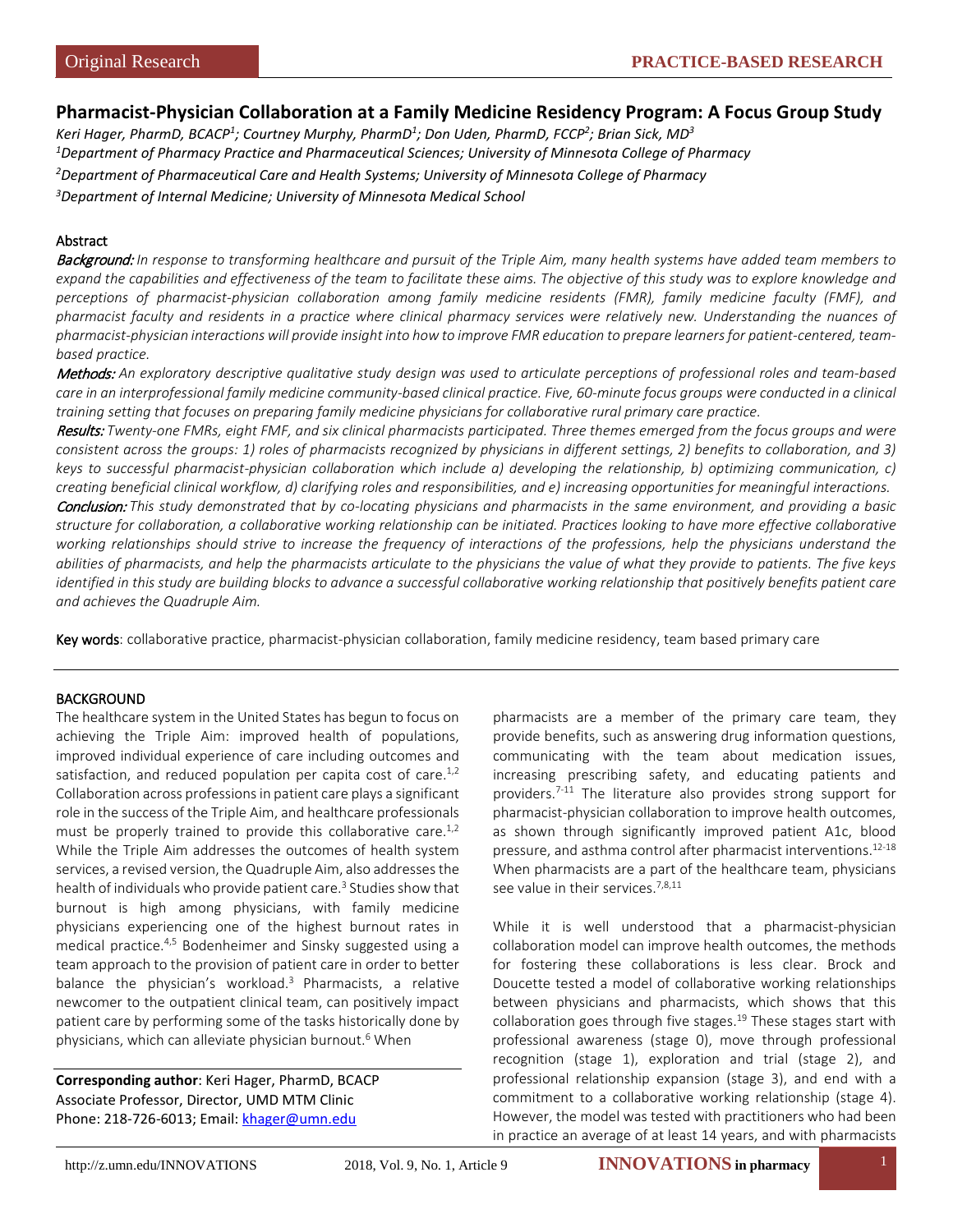practicing in community pharmacies rather than co-located with physicians.

Interprofessional learning begins early in a health profession student's education and accelerates into graduate training as residents and finally as healthcare professionals.<sup>20</sup> In Family Medicine, the Accreditation Council for Graduate Medical Education (ACGME) emphasizes the importance of team-based care. Residents are assessed on their understanding of roles and responsibilities of healthcare team members and their ability to engage in appropriate team-based care.<sup>21</sup> Examination of this graduate level of training may provide a better understanding of how to improve pharmacist/physician collaboration. Understanding underlying knowledge and perceptions of pharmacist/physician collaboration may guide interventions to intentionally enhance collaboration. In the health sciences education literature, this is an area with limited published data.<sup>9</sup> Additionally, there is little research about knowledge and perceptions of collaboration among pharmacists involved in Family Medicine residency programs.

The objective of this study was to explore knowledge and perceptions of pharmacist-physician collaboration among family medicine residents (FMR), family medicine faculty (FMF), and pharmacists (P), including pharmacist faculty and pharmacy residents. This information will provide insight for improvement of FMR education to better prepare learners for patientcentered, team-based practice.

# METHODS

# Research Design

An exploratory, descriptive, qualitative study design was used to articulate perceptions of professional roles and team-based care in an interprofessional family medicine community-based clinical practice.

# Setting

The study took place from January 8 to May 11, 2015 at the Duluth Family Medicine Residency Program (DFMRP), an affiliate of the University of Minnesota School of Medicine Department of Family Medicine and Community Health located in Duluth, Minnesota. DFMRP's goal is to prepare family medicine physicians for collaborative rural primary care practice.<sup>22</sup> This primary care practice is comprised of family medicine faculty (including behavioral health and social work faculty), family medicine residents (first year, G1; second year, G2; third year, G3), ambulatory clinical pharmacists, and rotating pharmacy residents. The clinical pharmacists had been providing comprehensive medication management services in the clinic for 2.5 years at the time the study took place. $^{23}$  The care team also includes nurses, medical assistants, and other clinic staff. The family medicine residents have progressively more time in the clinic, ranging from two to four half-days per week, and see an average of six patients per half-day. Team huddles occur prior to

each shift, and all health professionals are co-located in a team area with each profession available for care conferences.

# **Participants**

Given the study objective to explore knowledge and perceptions of pharmacist-physician collaboration, the investigators used purposive sampling and selected the following providers affiliated with DFMRP: FMR (G1, n=8; G2, n=10; G3, n=9), FMF (physicians, n=6; behavioral health practitioners, n=2), ambulatory clinical pharmacists from the clinic (n=2), and pharmacy residents from the clinic (n=2) and hospital (n=2) where the FMRs interacted. FMR trainees and their faculty, as well as pharmacists, were included to get diverse perspectives of pharmacist-physician collaboration in the clinic. The ambulatory clinical pharmacists and pharmacy residents were combined into one group because of their small number and because they all provide comprehensive medication management services. In addition, the authors reasoned that medical residents with more exposure to clinical pharmacy services (i.e., residents further along in their training) may have differing opinions about pharmacist-physician collaboration than earlier learners. Therefore, the FMR focus groups were divided into G1, G2, and G3 resident cohorts.

# Interview Guide

An interview guide comprised of seven questions and corresponding probes was developed by one of the authors (KH) to facilitate discussions about knowledge and perceptions of professional roles and team collaboration. Prior to using the interview guide, the questions and probes were reviewed by members of an interprofessional education advisory board that was comprised of the residency program director and the two ambulatory clinical pharmacists. This board was chosen to provide critical feedback because of their clinical expertise, interest in understanding FMR perceptions of collaboration with pharmacists, and support of enhanced collaboration between physicians and pharmacists. Several of the interview questions were tailored specifically for pharmacists. For example, the question "What is *the pharmacist's* role/responsibility in teambased care?" used with the FMRs and FMFs was reworded to "What are *your* roles/responsibilities in team-based care?" when speaking to the pharmacists. The interview guide is provided in Appendix A.

# Data Collection Procedure

Five, 60-minute focus groups were conducted for this study: (1) FMR - G1, (2) FMR - G2, (3) FMR - G3, (4) FMF, and (5) ambulatory clinical pharmacists and pharmacy residents. The FMR and FMF focus groups were conducted in the Family Medicine Clinic during a regularly scheduled one-hour meeting, whereas the pharmacist group was conducted at another primary care clinic site within the health system. Participants were invited to participate either by the residency program director (physician groups) or the ambulatory clinical pharmacist (pharmacist group) in person or by email. Focus groups were facilitated by one author (KH), who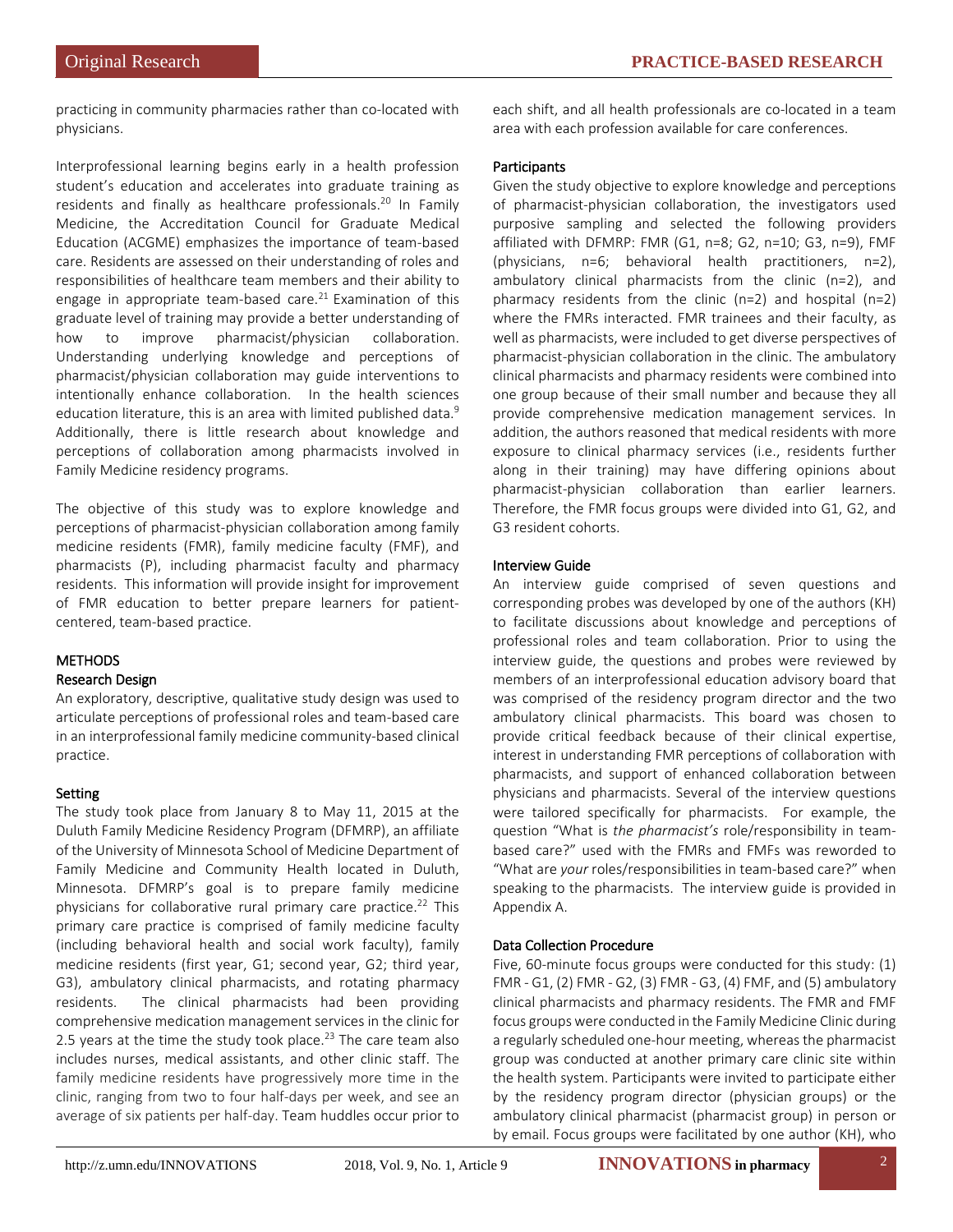was not part of the clinical site, but was known by some of the participants through her work with their interprofessional education advisory group. Focus groups were audio recorded and transcribed verbatim. A pharmacy student took notes during each interview to supplement the transcript data. This research was approved by the University of Minnesota Institutional Review Board and was exempt from full review.

## Data Analysis

Content analysis of transcripts was conducted by the four investigators using a classic analysis strategy. $24$  Coding of the transcripts was completed manually in three steps. In the first step, two authors (KH, CM) independently coded the transcripts and came to consensus on codes and categories through discussion. Once consensus was achieved, a third author (DU) independently coded the transcripts. The three coders then arrived at consensus on codes and categories through discussion. To strengthen the rigor of the data analysis, the investigators invited a physician (BS) to code all of the data independently. Following this independent analysis, all four coders came to consensus on the main themes and subthemes that emerged from the data. The coders started with open coding of the text and then proceeded to develop categories using axial coding.<sup>25</sup> For example, the open codes of "pharmacist role – medication reviews (clinic)," "pharmacist role – medication adherence (clinic)," and "pharmacist role – prevention (clinic)," were later merged into an overarching category called "pharmacist role – clinic." A multistage data analysis procedure was implemented to ensure that no new themes emerged from the data and theoretical saturation was achieved for each of the identified themes and subthemes. $26$  The study participants did not review any of the transcripts; however, a summary of findings and recommendations was presented to the residency program director and the interprofessional education advisory group members for their review and feedback. This step was added to assess the credibility and overall trustworthiness of the study findings.<sup>27</sup>

# RESULTS

Twenty-one out of 27 family medicine residents (7 G1, 8 G2, 6 G3), 8 family medicine faculty, and 6 pharmacists participated in the focus groups. The analysis of the focus groups yielded three primary themes and corresponding subthemes (Table 1). Details of the themes and supporting quotes are provided below. Attribution for each of the quotes is given as FMF (family medicine faculty), FMR (family medicine resident) and P (pharmacist). The FMRs are listed by year of residency G1-G3. The individual participants are designated by M (male) or F (female) and a number.

## Theme 1: Roles of pharmacists in different settings were recognized by physicians

The physician's view of the pharmacist's role varied based on the setting – clinic, hospital, or community. Additionally, the way that the physician interacted and communicated with the pharmacist in each of those settings varied.

## Clinic

FMRs and FMF described clinical pharmacy services in the outpatient clinic as a comprehensive review of medications, including preventive items (e.g., immunizations due). FMRs expressed that pharmacists in the outpatient clinic have a substantial role in patient medication adherence. While the pharmacists conduct comprehensive medication management, it is not clear if the FMRs and FMF understand that this is more than medication review. Interaction with the pharmacist in the clinic occurred primarily out of convenience. If a FMR was in the clinic and no clinical pharmacist was present, the FMR telephoned a pharmacist at the hospital on the floor or in the central pharmacy.

*"If I have a patient that's on more than ten medicines I think that they should meet with the pharmacist and just go over it."* G1 FMR M1

*"If they're [pharmacists] not here, I have called the inpatient pharmacy before."* G2 FMR F2

# Hospital

FMRs and FMF expressed that inpatient pharmacists have a significant role in medication safety and answering medicationrelated questions. When in the hospital, FMRs reported that the pharmacist contacts the physician regarding medication safety issues, and the FMRs contact the pharmacist for medicationrelated questions.

*"Inpatient [I] ask them to assist doing [a] drug interaction search or help with toxic zones or specifically dosing."*  FMF M4

*"The pharmacists specifically are a nice safety net."*  G1 FMR F2

# **Community**

FMRs knew the least about community pharmacy practice. For most, their only communication with community pharmacists typically addressed insurance not covering a medication. FMF thought that more collaborative relationships with community pharmacists existed in rural locations because the physicians and pharmacists in the small community know each other personally. FMRs reported that most of the communication with community pharmacists came from the pharmacist to the FMR and was intended to clarify prescription orders.

*"What the community retail pharmacists are really useful for is [insurance] coverage issues."* G2 FMR M1

*"The community pharmacists are really on the other end of the phone and that's really unfortunate. You don't have any relationship or talk to them."* FMF M2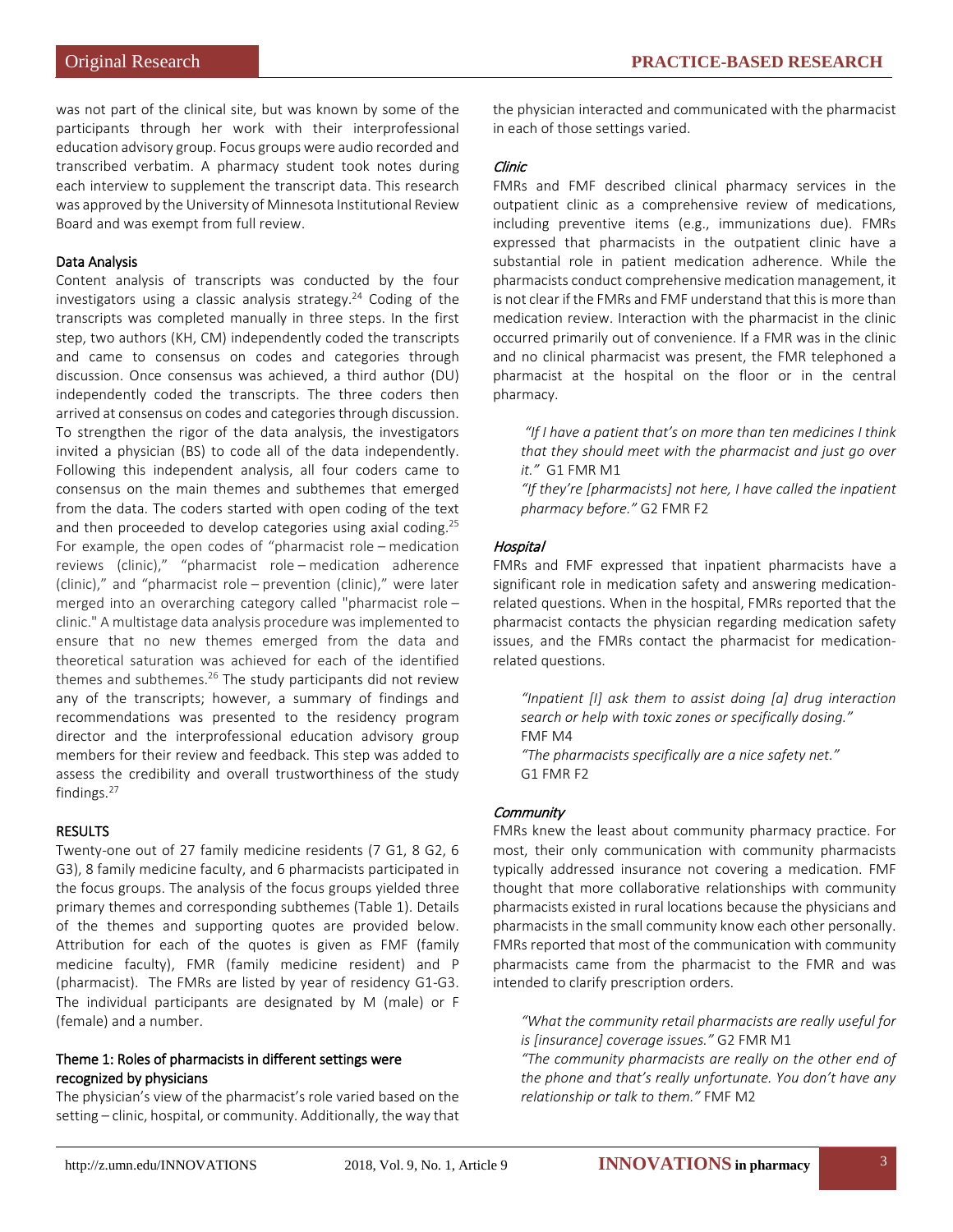### Theme 2: Physicians' perceived benefits to collaboration

The FMF and FMRs described multiple benefits of collaboration. These benefits included time efficiency, patient care safety, and provision of education to the FMRs.

# Time Efficiency

FMRs expressed appreciation for time efficiency of their patient clinic visits after the pharmacist had seen the patient immediately prior.

*"If they see the patient before me, that's really helpful because then I can say, 'here's five things that I should touch [on] today."* G2 FMR M2

# Patient Care Safety

FMRs and FMF reported patient care was safer when pharmacists were involved, particularly in the hospital setting.

*"[The pharmacists have] more of a presence and it's made the hospital a safer place because there are lots of medication errors and pharmacists tend to double check."* FMF M4

## FMR Education Provided by Pharmacists

Didactic education provided by pharmacists was considered high quality, relevant, and well-delivered. Educational efforts by FMF and clinical pharmacists/residents were targeted to the FMR learners. FMR and FMF reported pharmacists were a helpful resource who knew about both preventive health issues (e.g., immunizations) and specific medication-related issues (e.g., dosing, entering medication orders in the electronic health record).

*"Their depth and breadth of knowledge, their willingness to dig deep into a topic, their willingness to teach. In our residency program, we have a chronic disease management curriculum, and the pharmacists have been integral in that process."* FMF F1

*"The pharm lectures are probably the highest yield lectures that we have."* G2 FMR M2

However, there was not a reciprocal benefit to the pharmacists.

*"I didn't really feel like we get a whole lot of education from them."* P F4

Pharmacists providing education to the FMRs about the roles and responsibilities of the pharmacist on the team was seen as important by the FMRs and FMF. Most FMRs and FMF favored the idea that the FMRs need to understand what and how pharmacists do their work because if certain clinical pharmacy services are not available at future practice sites, FMRs should have the capability to quickly learn these skills, consult colleagues when necessary, and even advocate for practice change to include clinical pharmacy services.

*"Sometimes the residents are over reliant on the pharmacists to, for example, come up with an antibiotic dosing regimen."* FMF F4

### Theme 3: Keys to successful pharmacist-physician collaboration

Successful collaborations between pharmacists and physicians were described in five domains: a) develop the relationship, b) optimize communication, c) create beneficial clinical workflow, d) clarify roles and responsibilities, and e) increase opportunities for meaningful interactions.

# Develop the Relationship

.

The key components to developing an effective collaborative relationship that emerged from all groups included trust, respect, previous experiences, and access/availability

*"I think mutual respect, too. If there's ever any pointing fingers between one or the other about something wrong that's starting off [on the wrong foot]."* G3 FMR F4

### Optimize Communication

FMRs would like access to a pharmacist they trust 24 hours a day and seven days a week, especially where they can communicate face-to-face in real time. They were not always certain how to access clinical pharmacy services (ambulatory or inpatient), when a pharmacist was not on site in the clinic. There was variability in the means and frequency with which FMRs access clinical pharmacy services (phone, electronic health record, email), although face-to-face seemed to be the preferred mode. If a pharmacist was not available to speak face-to-face, FMRs would contact pharmacists with whom they were familiar. The FMF also spoke to the value of having everybody in the same room at the same time and how that facilitated the ability to effectively communicate. They expressed a desire for this to be true in all settings where they interact with pharmacists.

*"The best thing we've done collaboratively is to actually put our interdisciplinary team in the same space."* FMF F3 *"I think definitely working side by side in the hospital or clinic makes a big difference."* G2 FMR M2

# Create Beneficial Clinical Workflow

FMRs, FMF, and pharmacists thought the best model of practice was for the pharmacist to see the patient in the clinic before the FMR. The pharmacists captured a comprehensive medication list and provided recommendations to the FMR immediately before the FMR saw the patient. FMRs appreciated that pharmacists maintained the FMR-patient relationship by providing only education to the patients and making their recommendations about medication changes directly to the FMR rather than to the patient. This communication protocol helped to prevent unreasonable patient expectations.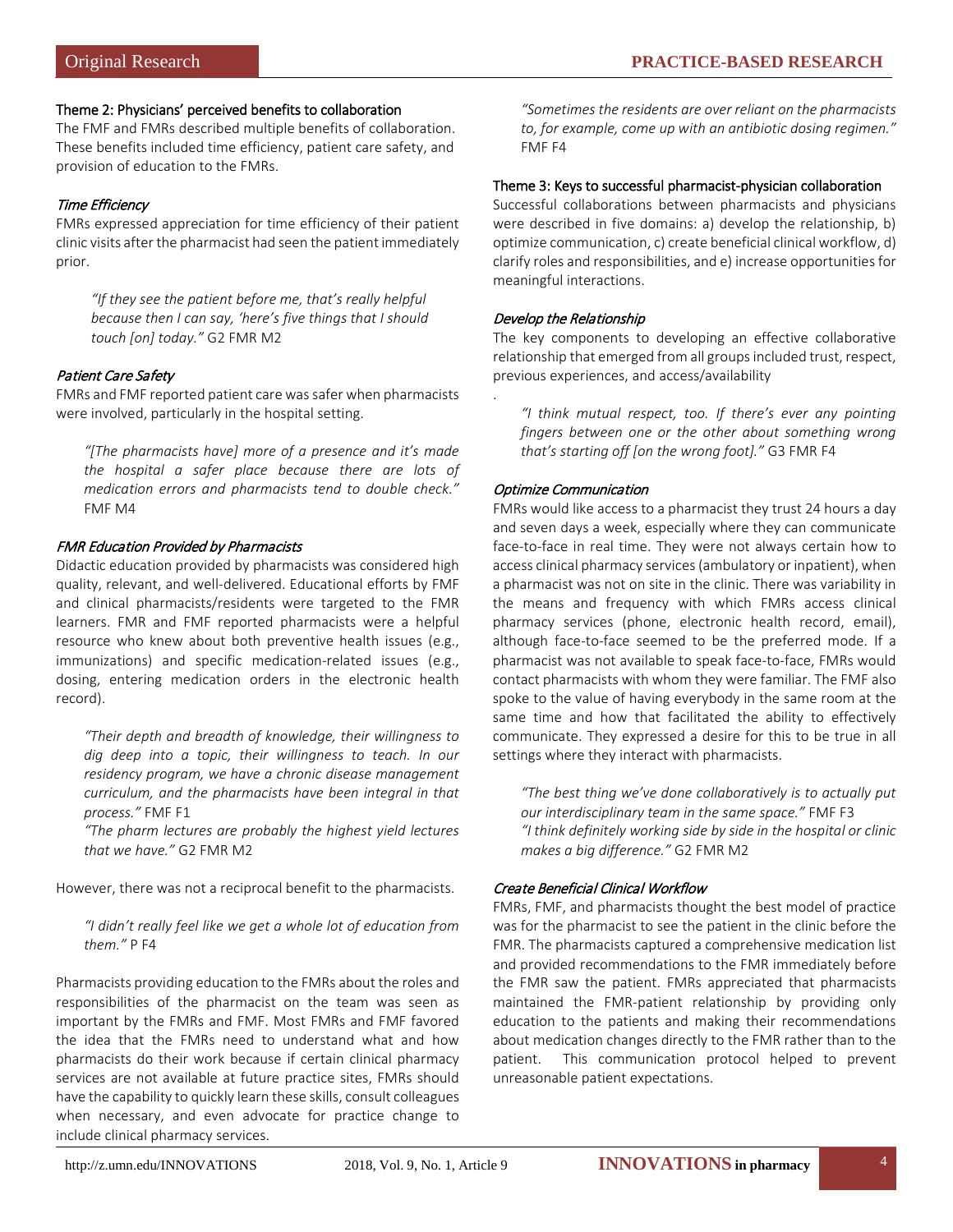*"The thing that's nice about it is that they'll discuss it with the patient, but the patient does not have the expectation that when I walk in the room that's the changes I'm going to make"* G2 FMR F2

#### Clarify Roles/Responsibilities

FMRs and FMF recognized that roles of pharmacy residents and pharmacists overlap. In the hospital and clinic, they viewed pharmacy residents as transient pharmacists, but used their services in the same manner as their clinical pharmacist preceptors.

*"They're used interchangeably because the pharmacy residents are fabulous."* FMF F1

Additionally, they recognized that some pharmacist and FMR patient care roles overlap (e.g., preventative care, medication review, and patient education).

*"[I am] impressed at how much clinical medicine and how many clinical guidelines the pharmacists know - even better than a lot of physicians."* G2 FMR M3

No focus group participants clearly articulated a model for "team accountability" for patient care, but they recognized that if someone accepts the responsibility for a task, then they were accountable for the outcome.

*"If you asked that to be done, they took the baton. They're dosing. They're responsible."* FMF F1

#### Increase Opportunities for Meaningful Interactions

FMRs felt getting to know their pharmacy colleagues would facilitate understanding roles and responsibilities and would promote collaboration. FMRs, FMF, and pharmacists described multiple ways to develop a collaborative relationship, including having inpatient and outpatient pharmacy residents, FMRs, and community pharmacists participate in resident orientation or inviting a community pharmacist to a noon conference and to see some patients together in clinic. FMF also suggested that pharmacists be faculty in the residency program and participate in faculty meetings.

*"A noon conference with a panel of small town pharmacists talking about how they work with physicians in those small communities."* FMF F2 *"I think it would be really beneficial to have a group meeting* 

*in the very beginning of the residency year."* P F2

#### **DISCUSSION**

A summary of findings and recommendations was presented to the residency program director and the interprofessional education advisory group members for their review and feedback. As a result, several changes were developed and implemented to facilitate collaboration, including enhanced interprofessional orientation activities, creation of collaborative practice agreements, and opportunities for FMRs to take an elective rotation with a community pharmacist (Appendix B).

This study found that the pharmacist and physician groups, including residents, recognize the benefits of a collaborative care model, including time efficiency, patient care safety, and education of the medical residents. It was surprising that the perceived benefits to collaboration in this study were consistent across all levels of medical residents. The expectation would be that greater exposure over time would have increased the benefits of collaboration. Perhaps the level of collaboration is fixed, which limits the opportunities for enhanced benefits with increased exposure.

There are, however, opportunities to improve the level of collaboration between pharmacists and physicians. Based on Brock and Doucette's five stages of collaborative working relationships, the pharmacist-physician groups are working at a mid-stage.19 The two professions have moved beyond an awareness of each other (stage 0), and have built a foundation of trust (stage 1), within the clinic setting, and are now beginning to assess the pharmacist's clinical abilities within that clinical setting (stage 2). Except in the case of questions specifically about medication management or for referral for disease-specific interventions, such as anticoagulation management, there is not yet interdependence on one another (stage 3). The pharmacist is still the primary initiator of clinical partnerships.<sup>19</sup> To fully move to the final stage, Commitment to Collaborative Working Relationship (stage 4), the physicians would have to see that the benefits of collaboration outweigh any risks and that there is consistent input and physical pharmacist presence.19 This study identified five keys to a successful collaboration between pharmacists and physicians, which could assist in moving resident physicians and pharmacists to higher stages of collaboration. These include developing relationships, optimizing communication, creating beneficial clinical workflow, clarifying roles and responsibilities, and increasing opportunities for meaningful interactions. There are many strategies for advancing these keys to successful collaboration. The study participants mentioned such things as co-locating the two professions, inviting more people to noon conferences, and improving the ability to access each other's services at all times of the day. Pharmacists can also explicitly educate physicians about what occurs in a medication management visit, the types of patients that could benefit, and provide clear instructions about how to refer patients for pharmacy services.<sup>9</sup> Another intervention is to increase the frequency of face-to-face interactions, which will help to develop a relationship that increases trust between the professions.28,29 It is also important to emphasize how the work of the two professions can be complementary and reinforce the benefits of each other's expertise such that there is a win-win relationship.19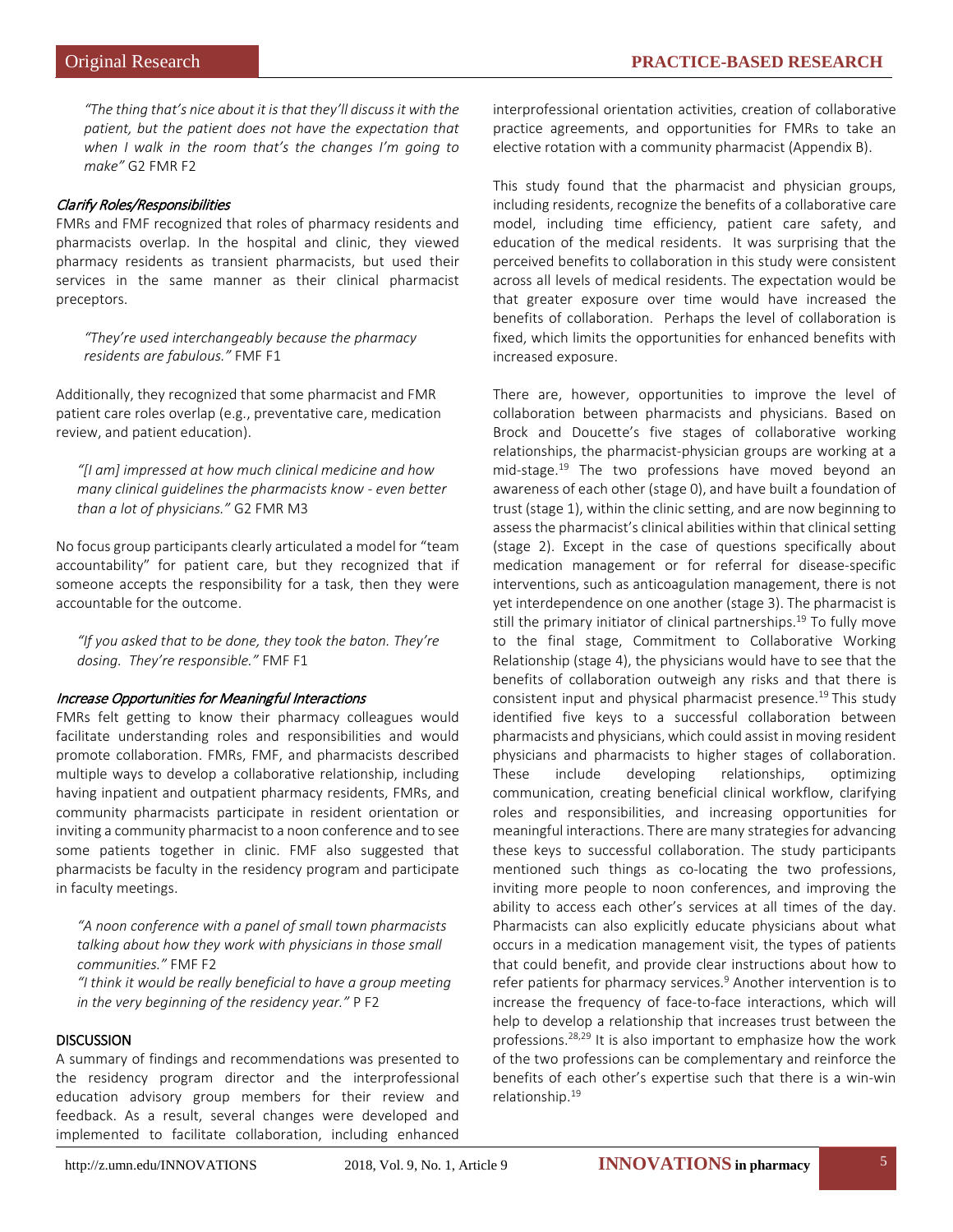A limitation of this study is that it occurred in only one site; research in additional sites may yield further insights. Additionally, there were not enough family medicine faculty from the different professions to analyze their data separately. The knowledge and perceptions of the pharmacy residents and faculty may vary among the faculty professions, and further research is warranted. Future research is needed to measure the impact of increased pharmacist-FMR collaboration on patient care outcomes, and also to explore collaboration with integrated behavioral health faculty and learners.

# **CONCLUSION**

Enhanced collaboration will evolve and strengthen in a clinical environment where each team member knows the roles of each profession and uses those roles to optimize the way the professionals communicate, interact, and provide patient care. This study in a practice with relatively new clinical pharmacy services shows that by co-locating physicians and pharmacists in the same setting, and providing a basic structure for collaboration, a collaborative working relationship can be facilitated. Practices looking to have more effective collaborative working relationships should strive to increase the frequency of interactions of the professionals, help the physicians understand the abilities of pharmacists, and help the pharmacists articulate to the physicians the value of what they provide to patients. The five keys to successful collaboration identified in this study are building blocks to advance a robust collaborative working relationship that positively benefits patient care and achieves the Quadruple Aim.

# List of abbreviations

- FMR: Family Medicine Resident
- FMF: Family Medicine Faculty
- G1: Post-graduate Year 1 Family Medicine Resident
- G2: Post-graduate Year 2 Family Medicine Resident
- G3: Post-graduate Year 3 Family Medicine Resident
- DFMRP: Duluth Family Medicine Residency Program
- Disclosures: None

Conflict of Interest: We declare no conflicts of interest or financial interests that the authors or members of their immediate families have in any product or service discussed in the manuscript, including grants (pending or received), employment, gifts, stock holdings or options, honoraria, consultancies, expert testimony, patents and royalties

# Treatment of Human Subjects: IRB exemption granted

### References

- 1. Berwick DM, Nolan TW, Whittington J. The triple aim: Care, health, and cost. Health Aff. 2008;27(3):759-769.
- 2. Earnest M, Brandt B. Aligning practice redesign and interprofessional education to advance triple aim outcomes. J Interprof Care. 2014;28(6):497-500.
- 3. Bodenheimer T, Sinsky C. From triple to quadruple aim: Care of the patient requires care of the provider. Ann Fam Med. 2014;12(6):573-576.
- 4. Spickard A, Gabbe SG, Christensen JF. Mid-career burnout in generalist and specialist physicians. JAMA. 2002;288(12):1447-1450.
- 5. Shanafelt TD, Boone S, Tan L, et al. Burnout and satisfaction with work-life balance among US physicians relative to the general US population. Arch Intern Med. 2012;172(18):1377-1385.
- 6. Bodenheimer TS, Smith MD. Primary care: Proposed solutions to the physician shortage without training more physicians. Health Aff. 2013;32(11):1881-1886.
- 7. Pottie K, Farrell B, Haydt S, et al. Integrating pharmacists into family practice teams: Physicians' perspectives on collaborative care. Can Fam Physician. 2008;54(12):1714-1715.e5.
- 8. Dolovich L, Pottie K, Kaczorowski J, et al. Integrating family medicine and pharmacy to advance primary care therapeutics. Clin Pharmacol Ther. 2008;83(6):913-917.
- 9. Lounsbery JL, Moon J, Humphrey A, Prasad S. Optimizing resident physician use of clinical pharmacy services. Fam Med. 2013;45(1):33-36.
- 10. Scott MA, Hitch B, Ray L, Colvin G. Integration of pharmacists into a patient-centered medical home. J Am Pharm Assoc. 2011;51(2):161-166.
- 11. Kucukarslan S, Lai S, Dong Y, Al-Bassam N, Kim K. Physician beliefs and attitudes toward collaboration with community pharmacists. Res Soc Adm Pharm. 2011;7(3):224-232.
- 12. Machado M, Bajcar J, Guzzo GC, Einarson TR. Sensitivity of patient outcomes to pharmacist interventions. Part I: Systematic review and metaanalysis in diabetes management. Ann Pharmacother. 2007;41(10):1569-1582.
- 13. Machado M, Bajcar J, Guzzo GC, Einarson TR. Sensitivity of patient outcomes to pharmacist interventions. Part II: Systematic review and metaanalysis in hypertension management. Ann Pharmacother 2007;41(11):1770-1781.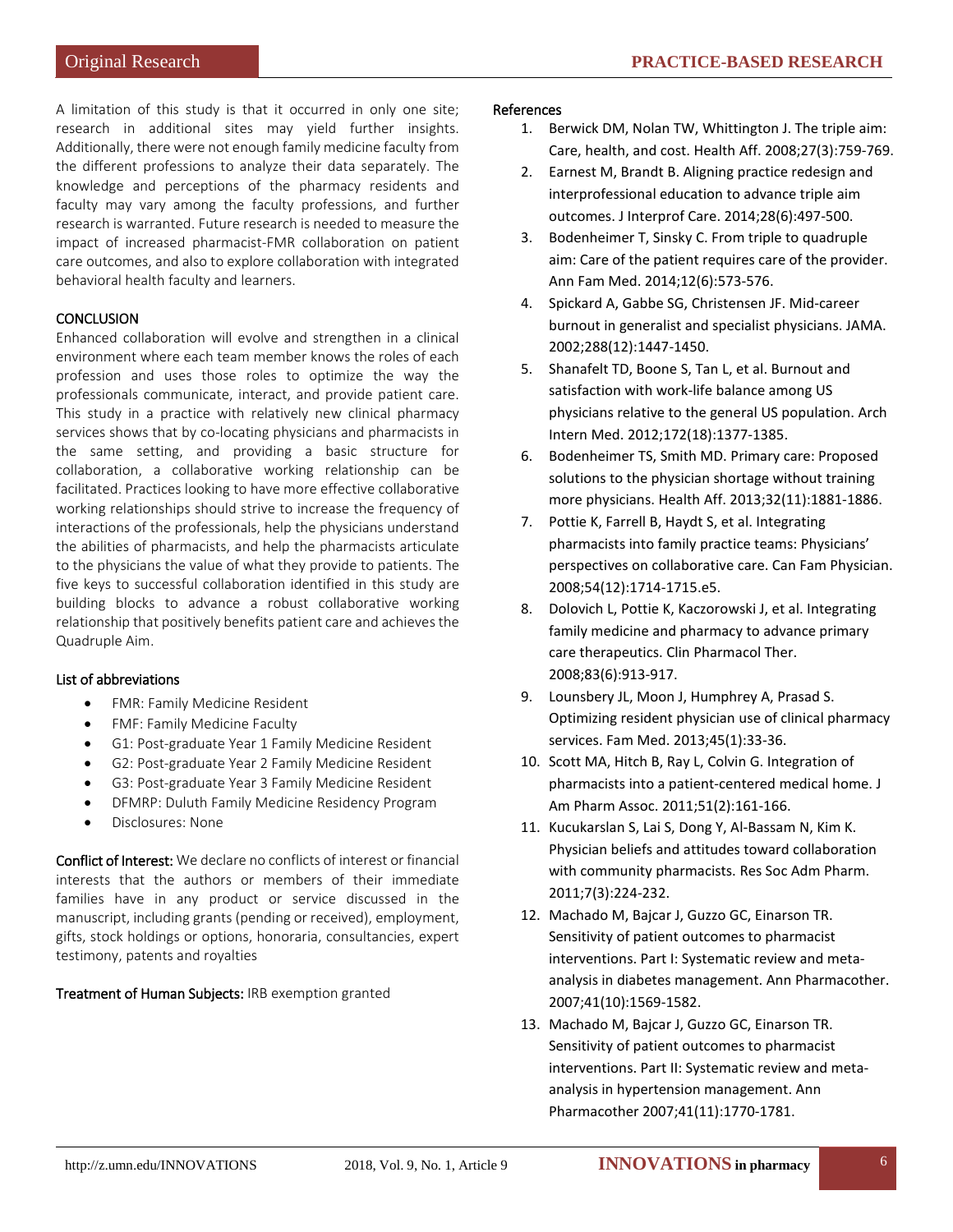- 14. Dickerson LM, Ables AZ, Everett CJ, et al. Measuring diabetes care in the national interdisciplinary primary care practice-based research network. Pharmacotherapy. 2011;31(1):23-30.
- 15. Carter B, Clarke W, Ardery G, et al. A clusterrandomized effectiveness trial of a physician/pharmacist collaborative model to improve blood pressure control. Circ Cardiovasc Qual Outcomes. 2010; 3(4): 418-423.
- 16. Carter BL, Ardery G, Dawson JD, et al. Physician/pharmacist collaboration to improve blood pressure control. Arch Intern Med. 2009;169(21).
- 17. Gums TH, Carter BL, Milavetz G, et al. Physicianpharmacist collaborative management of asthma in primary care. Pharmacotherapy. 2014;34(10):1033- 1042.
- 18. Doucette WR, McDonough RP, Klepser D, and McCarthy R. Comprehensive medication therapy management: Identifying and resolving drug-related issues in a community pharmacy. Clin Ther. 2005;27(7):1104-1111.
- 19. Brock KA, Doucette WR. Collaborative working relationships between pharmacists and physicians: an exploratory study. J Am Pharm Assoc. 2004;44(3):358- 365.
- 20. Institute of Medicine (US). Measuring the Impact of Interprofessional Education on Collaborative Practice and Patient Outcomes. Washington DC: The National Academies Press, 2015.
- 21. Accreditation Council for Graduate Medical Education. ACGME Program Requirements for Graduate Medical Education in Family Medicine. Updated June 11, 2017. [http://www.acgme.org/Portals/0/PFAssets/ProgramR](http://www.acgme.org/Portals/0/PFAssets/ProgramRequirements/120_family_medicine_2017-07-01.pdf?ver=2017-06-30-083354-350) [equirements/120\\_family\\_medicine\\_2017-07-](http://www.acgme.org/Portals/0/PFAssets/ProgramRequirements/120_family_medicine_2017-07-01.pdf?ver=2017-06-30-083354-350)

[01.pdf?ver=2017-06-30-083354-350.](http://www.acgme.org/Portals/0/PFAssets/ProgramRequirements/120_family_medicine_2017-07-01.pdf?ver=2017-06-30-083354-350) Accessed Sep 25, 2017.

- 22. Duluth Family Medicine Residency Program. Our Program Overview. Duluth, MN. http://www.dfmrp.org/Main/Overview.aspx. Accessed July 15, 2015.
- 23. PCPCC: The Patient-Centered Medical Home: Integrating comprehensive medication management to optimize patient outcomes resource guide. Second edition. June 2012. [https://www.pcpcc.org/sites/default/files/media/med](https://www.pcpcc.org/sites/default/files/media/medmanagement.pdf) [management.pdf.](https://www.pcpcc.org/sites/default/files/media/medmanagement.pdf) Accessed February 18, 2018.
- 24. Krueger RA and Casey MA. Focus Groups: A Practical Guide for Applied Research. 5<sup>th</sup> edition. Thousand Oaks, CA: SAGE Publications, Inc; 2015.
- 25. Corbin J and Strauss A. Grounded Theory Research: Procedures, Canons, and Evaluative Criteria. Qual Sociol. 1990;13(1): 62-114.
- 26. Cresswell JW, Roth CN. *Qualitative inquiry and research design: Choosing among five traditions.* Thousand Oaks, CA: Sage Publications; 2018.
- 27. Lietz CA and Zayas LE. Evaluating qualitative research for social work practitioners. Adv Soc Work. 2010;11(2):188-202.
- 28. Dow E, Hager KD, Cernohous T. Proximity of medication therapy management pharmacist to physician site may impact the degree of collaboration (BRIDGE Phase I). J Res Interprof Pract Educ. 2014;3(3).
- 29. Hager KD, Uden D, Tomaszewski D. Bridging the location gap: Physician perspectives of physician – pharmacist collaboration in patient care (BRIDGE Phase II). J Res Interprof Pract Educ. 2015;5(2).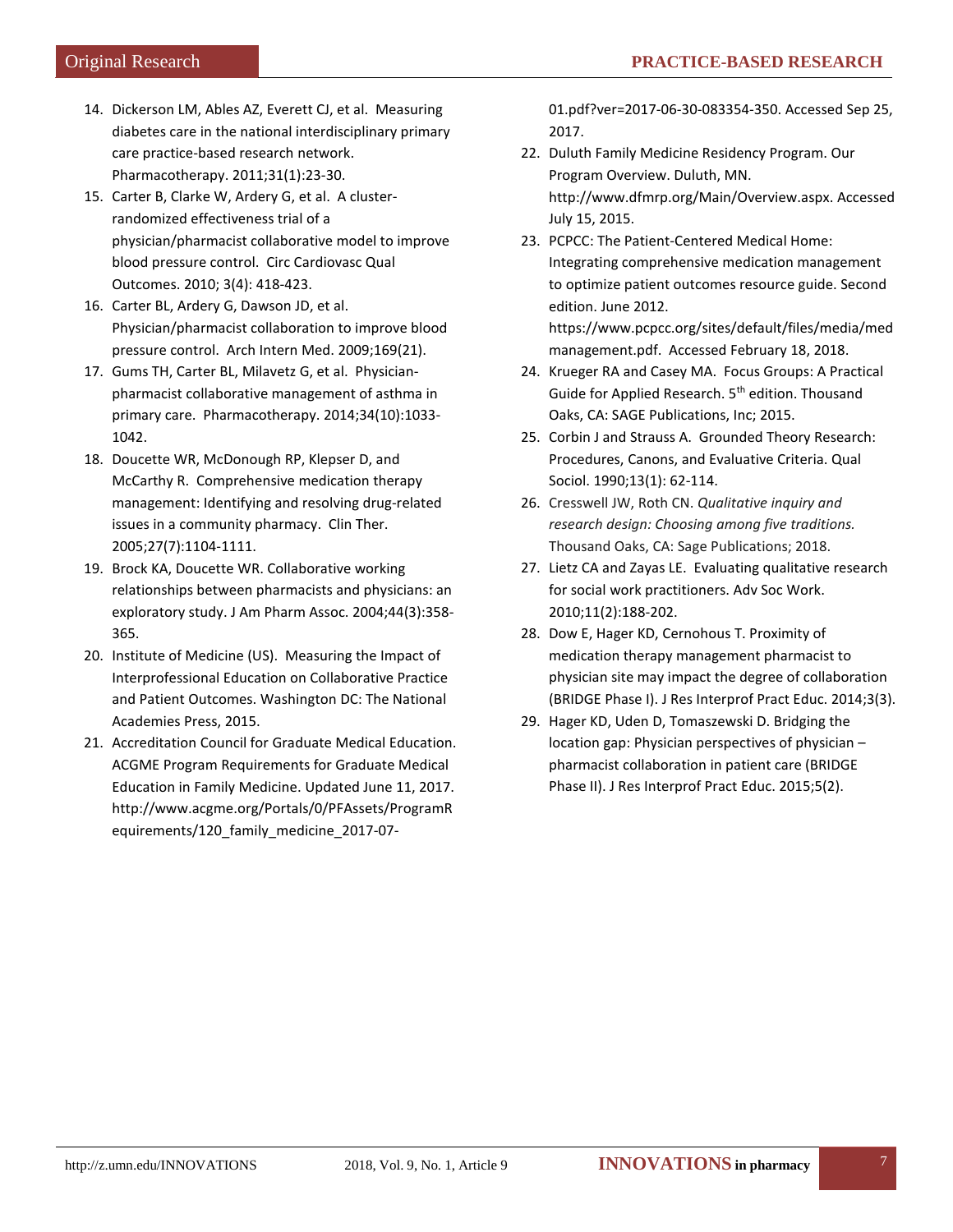# Table 1. Main Themes and Subthemes

## 1. Roles of pharmacists in different settings were recognized by physicians

- a. Clinic medication therapy management and adherence
- b. Hospital medication safety and medication-specific questions
- c. Community medication coverage and dose clarification

#### 2. Physicians' perceived benefits to collaboration

- a. Time efficiency
- b. Patient care safety
- c. FMR education provided by pharmacists

#### 3. Keys to successful pharmacist-physician collaboration

- a. Develop the relationship
- b. Optimize communication
- c. Create beneficial clinical workflow
- d. Clarify roles/responsibilities
- e. Increase opportunities for meaningful interactions

| $15 \text{ min}$ | (1) Who makes up the health care team?                                                   |
|------------------|------------------------------------------------------------------------------------------|
|                  | PROBES:                                                                                  |
|                  | Who are the team members?                                                                |
|                  | What are their roles and responsibilities?                                               |
| $10 \text{ min}$ | (2) There are pharmacists that work here in the clinic. Describe what the pharmacists in |
|                  | the clinic here do.                                                                      |
|                  | PROBES:                                                                                  |
|                  | Describe how this compares with what the pharmacists in the hospital do.                 |
|                  | How about in "retail" or community pharmacy?                                             |
|                  | What is the pharmacist's scope of practice?                                              |
|                  | What is the pharmacist's role/responsibility in team-based care?                         |
| $10 \text{ min}$ | (3) Describe how you interact with the pharmacists in the clinic.                        |
|                  | PROBE:                                                                                   |
|                  | Describe how this compares with how you interact with pharmacists in the hospital or     |
|                  | retail/community.                                                                        |
| 10 min           | (4) When and how is collaborative team-based care beneficial for patients?               |
| $10 \text{ min}$ | (5) What do you expect from collaboration?                                               |
|                  |                                                                                          |
| 10 min           | (6) Describe how to develop collaborative relationships amongst patient care providers   |
|                  | from different professions.                                                              |
| 10 min           | (7) Do you have ideas about additional collaborative opportunities with pharmacists to   |
|                  | enhance patient care?                                                                    |
|                  | PROBE:                                                                                   |
|                  | Maybe something you've seen in other practice settings?                                  |

#### Appendix A. Family Medicine Resident Focus Group Interviewer Guide